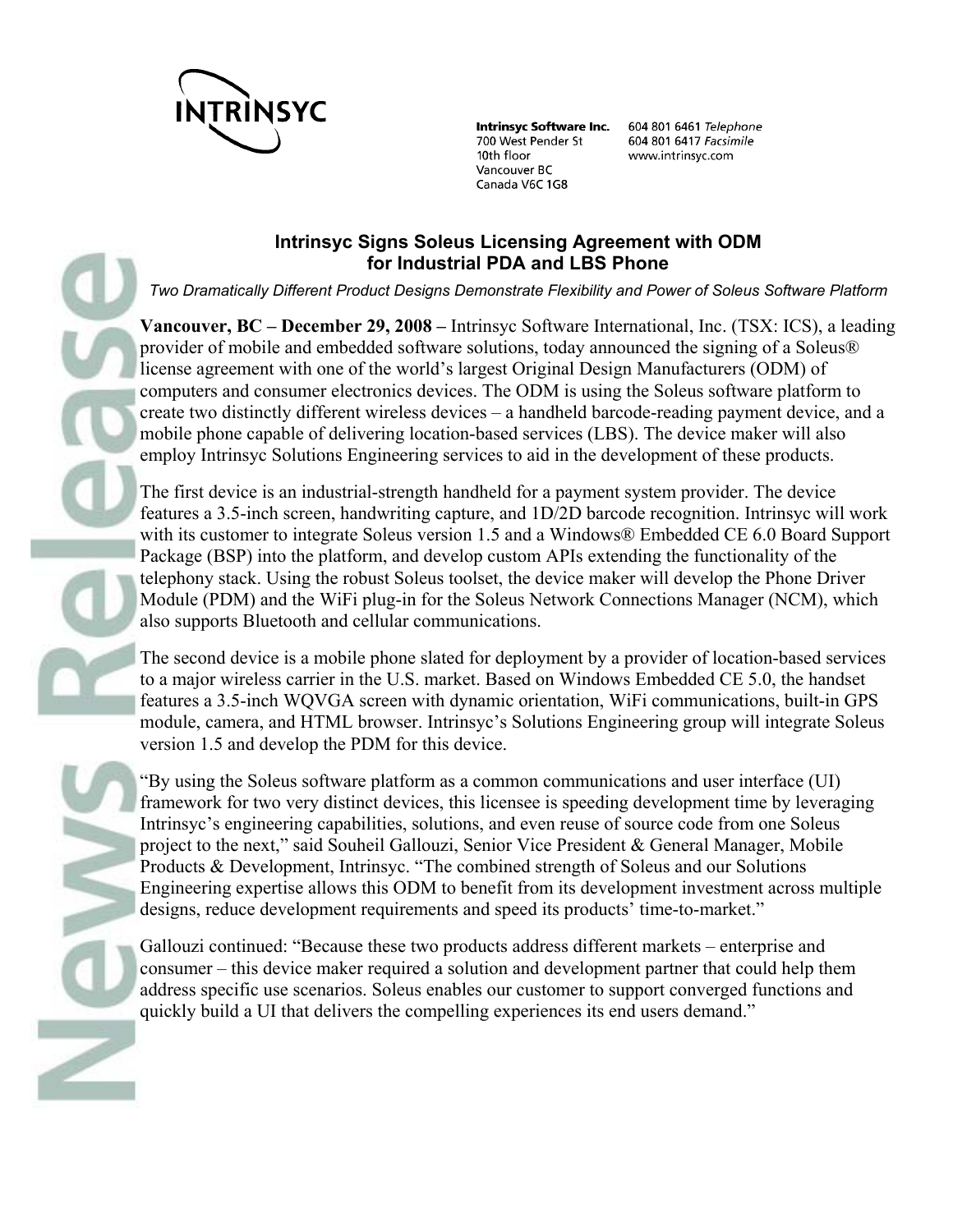

700 West Pender St 10th floor Vancouver BC Canada V6C 1G8

Intrinsyc Software Inc. 604 801 6461 Telephone 604 801 6417 Facsimile www.intrinsyc.com

Soleus is a comprehensive mobile software platform, with a telephony stack and a large applications portfolio, which enables mobile and portable device makers to develop and deploy an array of mobile devices quickly. Built on Windows Embedded CE, the flexible Soleus software platform allows numerous feature-set variations to meet the requirements to develop multiple handheld and handset designs.

Intrinsyc's award-winning Solution Engineering group delivers services for mobile and embedded device development projects. With global engineering and project management resources, Intrinsyc can help accelerate time-to-market and enable device makers to focus on competition, differentiation, and innovation.

Financial terms of the agreement were not disclosed.